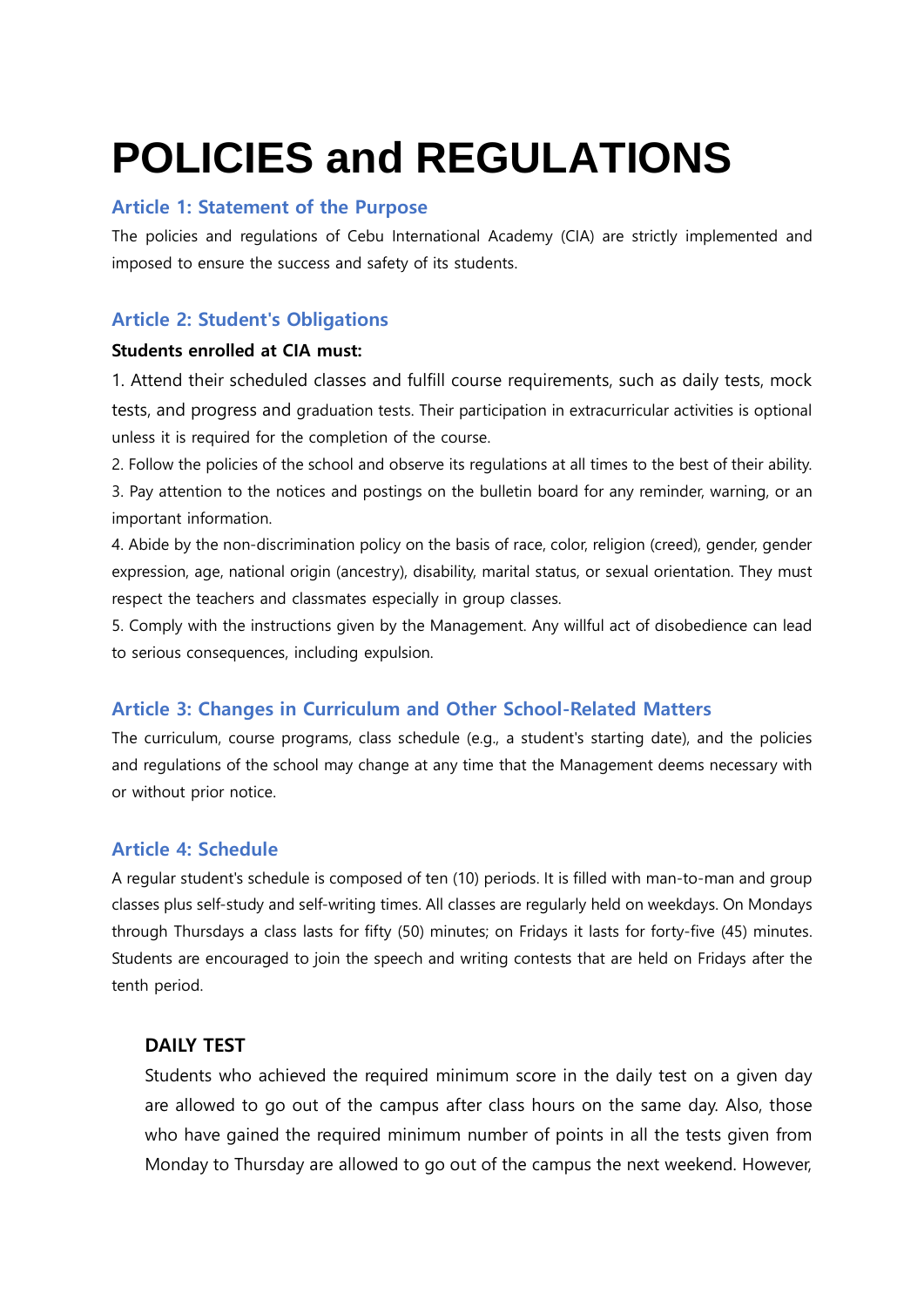any student who has no valid reason for not taking the daily test, and who has caught cheating during the test gets a zero score. Also, he/she is not allowed to leave the campus after class hours on that day. His/her name will be on the list of students who are not allowed to go out for the day, which is posted on the bulletin board after 3pm daily. However, the list of student who are restricted from going next weekend is posted every Tuesday after 3pm.

# **Article 5: Philippine Holidays**

Class schedules are subject to Philippine National Holidays, **regular** or **special.** During these holidays there are no classes at CIA. Also, no makeup classes will be held.

| 1 New Year's Day - January 1     | 7. Independence Day - June 12   |
|----------------------------------|---------------------------------|
| 2. Maundy Thursday - March/April | 8. National Heroes Day - August |
| 3. Good Friday - March/April     | 9. Eidul Adha - Irregular date  |
| 4. Day of Valor - April 9        | 10. Bonifacio Day - November 30 |
| 5. Labor Day - May 1             | 11. Christmas Day - December 25 |
| 6. Eidul Fitr - irregular date   | 12. Rizal Day - December 30     |

#### **The following are regular holidays:**

Religious holidays, which have irregular dates, are determined by religious calendar. Also, special holidays, which are declared by the Philippine government, have irregular dates. Students are then advised to check the bulletin board for announcements concerning those holidays.

# **Article 6: Attendance Management**

The Management constantly monitors a student's attendance. Checkers visit each classroom to record both the student's and teacher's attendance. An overall percentage is generated periodically for other purposes such as monitoring Guarantee Course students' performance and giving of priority numbers to change class.

## **Section 1: Absence with Permission**

- 1. In case of unavoidable circumstances, a student must fill out an absence form signed by an international manager. Once an absence form has been approved, students could no longer attend the classes.
- 2. A sick student who is unable to attend any of his/her classes should inform the main office and fill out an absence form. With permission, the student can go to the hospital for consultation or checkup. He/she should get a medical certificate as proof of his/her absence. Students may file the absence form on the following days and time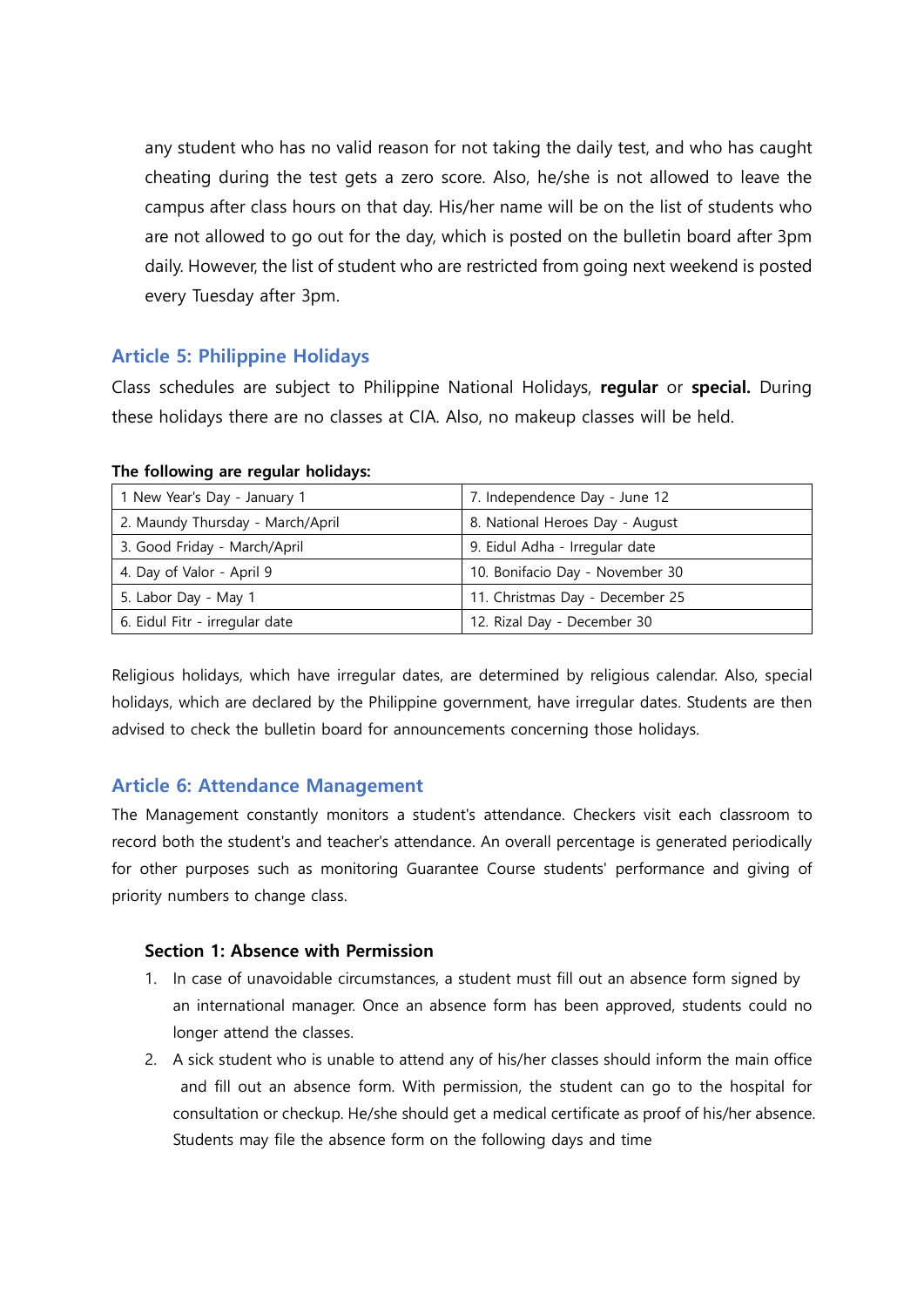| Filing Time<br>Day     |                                                     | Absences for                  |  |
|------------------------|-----------------------------------------------------|-------------------------------|--|
|                        | Morning or Whole day Absences<br>$07:20 \sim 07:50$ |                               |  |
| Monday $\sim$ Thursday | $12:30 \sim 13:20$                                  | Afternoon Absences            |  |
|                        | $07:20 \sim 07:50$                                  | Morning or Whole day Absences |  |
| Friday                 | $12:00 \approx 12:55$                               | Afternoon Absences            |  |

3. For leaving students, a Free-day may be requested. Once this form has been approved, students could no longer attend all of the classes indicated on the request.

## **Section 2: Absences without Permission**

- 1. A student who shows up to class 10 minutes after the bell is marked absent.
- 2. A student who is absent from his/her classes without permission is marked absent. He/she will be penalized for such absence.
- 3. A student who has been absent from the same class for a week will be removed from it.
- 4. A student who has more than five (5) absences in a week is not allowed to go out of the campus the next weekend.
- 5. A student who has excessive absences or with overall attendance of 50% below will be expelled from the school.

All time records are based on the electronic clock in the front of the Main Office.

Note: CIA will not be liable for any incident that occur while the student is absent (with or without exemptions).

# **Article 7: Teacher's Absence**

In case a teacher is absent, a substitute teacher will conduct the class. If a substitute teacher is not available, the absent teacher will hold a make-up class for the student. However, there will be no make-up classes for students who are absent from his/her classes on a given day.

# **Article 8: Curfew**

All CIA students are expected to comply with the curfew rules without exemptions.

| CITY CAMPUS                            |                                  |  |  |
|----------------------------------------|----------------------------------|--|--|
| <b>DAYS</b>                            | CLOSING TIME                     |  |  |
| Sunday $\sim$ Thursday                 | The gate closes at exactly 22:00 |  |  |
| Friday, Saturday, a day before holiday | The gate closes at exactly 00:00 |  |  |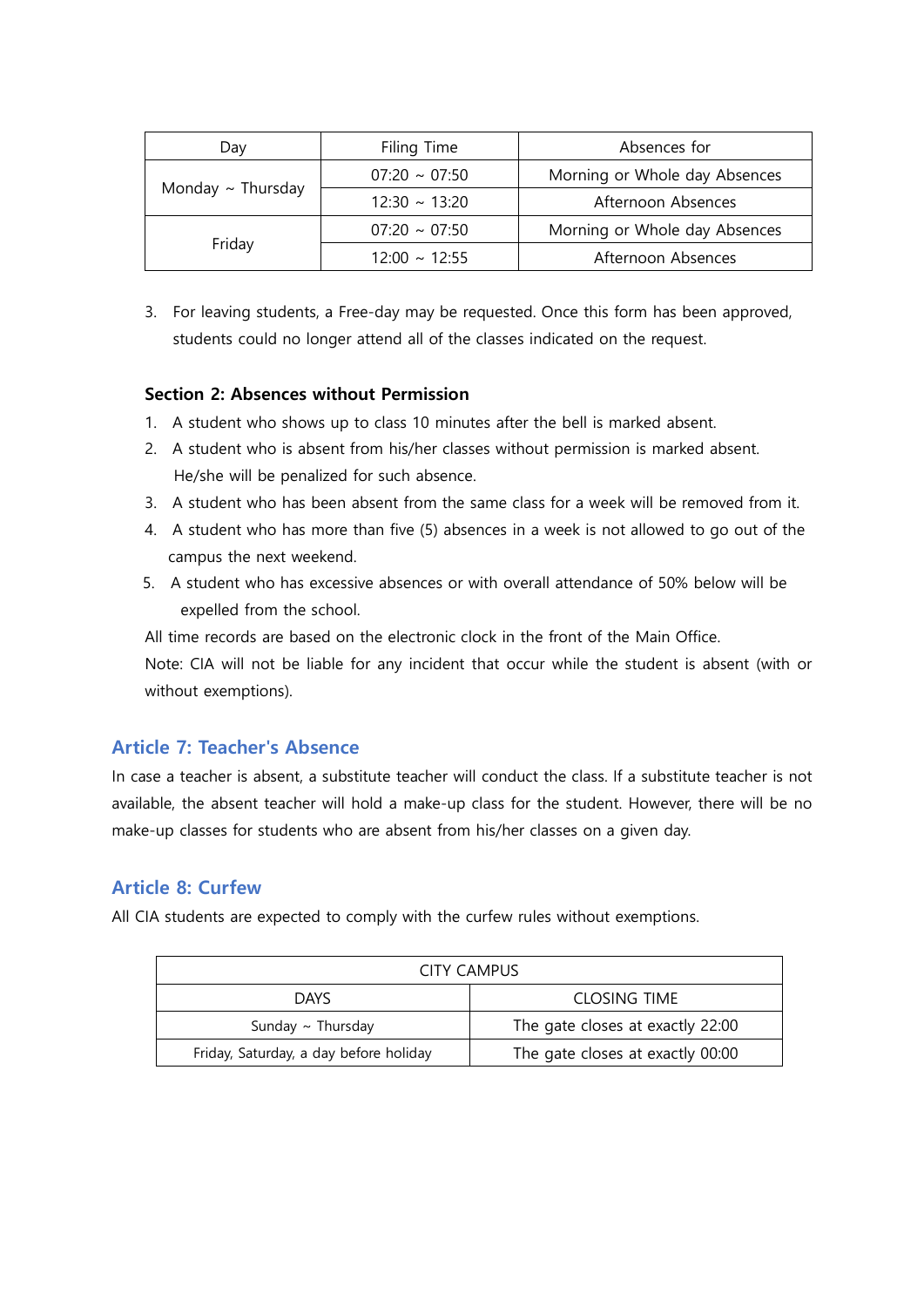| <b>MACTAN CAMPUS</b>                   |                     |  |  |
|----------------------------------------|---------------------|--|--|
| <b>DAYS</b>                            | <b>CLOSING TIME</b> |  |  |
| Wednesday, Sunday                      | 22:00               |  |  |
| Friday, Saturday, a day before holiday | 00:00               |  |  |

• All students must take the daily test in the morning, failure to do so is prohibited from going out in the evening.

- Gates will be closed at the exact curfew time.
- Students are not allowed to go out during Monday, Tuesday and Thursday. (Mactan Campus only)

For more information about Philippine holidays, refer to **Article 5.** The gate closes at the start of curfew. Once inside the school campus, the student is not allowed to go out anymore. Any student who breaks curfew receives ten (10) demerit points. (Insisting on Entering the Campus Dormitory on within curfew hours (i.e. 12MN-6AM) will result in additional 5 demerit points).

# **Article 9: Leaving the Campus / Travel**

Students are encouraged to travel on their free time or weekends except school hours. In case of emergency (e.g. medical reasons), a student can leave with the special permission of the Management.

## **Section 1: Travel Form – Traveling on weekend**

- Students who are willing to travel on weekend shall submit travel form
- Upon requesting, student must show the booking information to window 1 (Nerv), without the booking of resort, hotel, etc., travel form request will not be confirmed.

## **CITY CAMPUS**

- Students are allowed to file travel form for FRIDAY (after class)  $\sim$  SUNDAY (before curfew time)
- This travel form in City campus covers all area (Cebu city, Mactan Lapu Lapu city, and others)

## **MACTAN CAMPUS**

- Students are allowed to file travel form for SATURDAY  $\sim$  SUNDAY (before curfew time)
- Travel form in Mactan campus covers all area except Cebu city, Mactan (Lapu Lapu city)

# **Section 2: Traveling on Weekdays**

Traveling on weekdays is allowed with special permission provided that a trip falls under any of the categories stated below

1. Family and/or friends' visit: Students must submit travel form any day during weekdays, before the date of travel and should provide their family's or friends' flight ticket from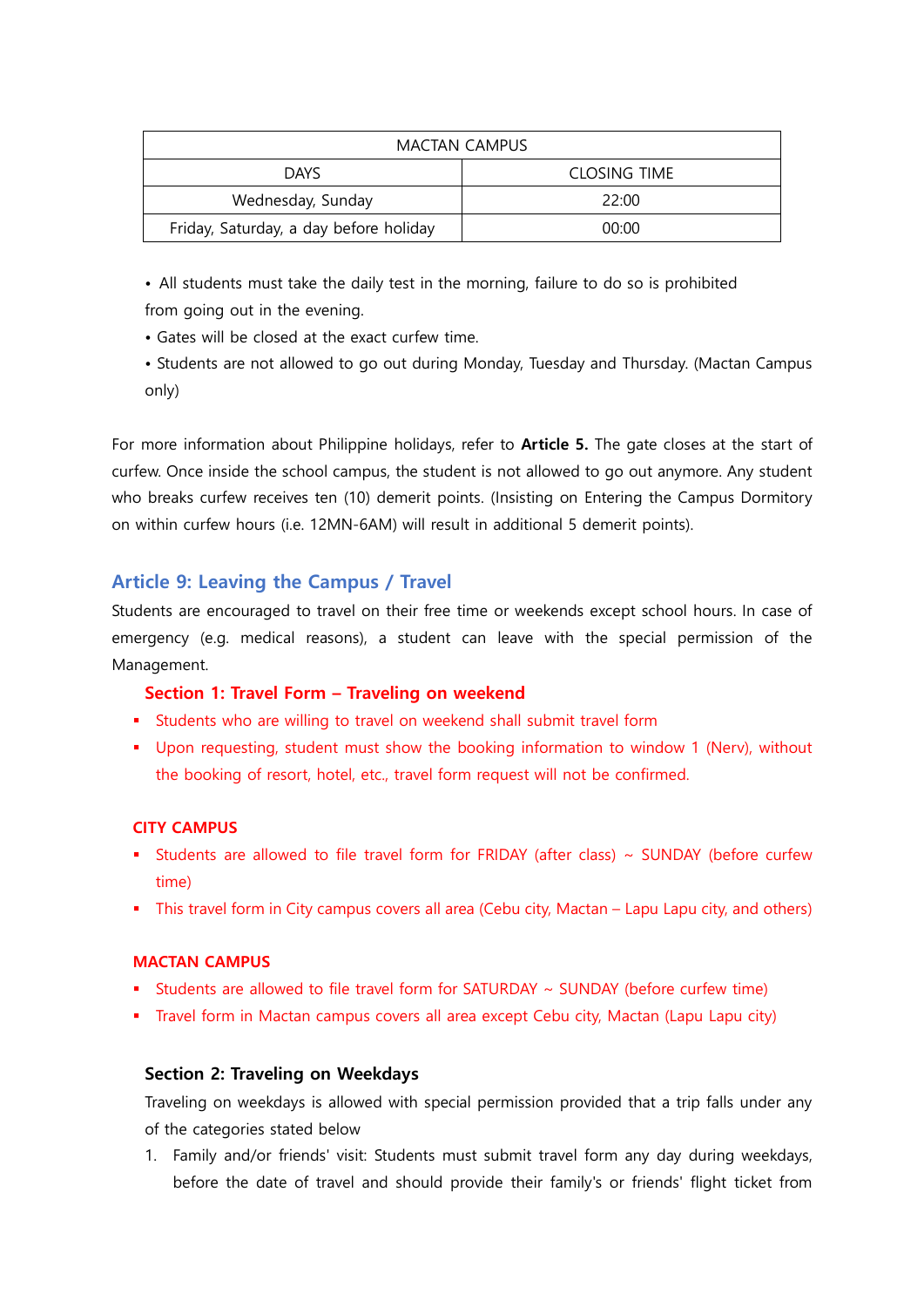abroad and passport information. This excludes friends that are made in CIA.

- 2. Out-of-Town Travels: Trips to other islands in the Philippines (e.g., Boracay) are only limited to destinations that require air travel (flight tickets). However, these absences will reflect on the student's attendance.
- 3. Travel Abroad (outside the Philippines): The student must notify the Main Office two weeks prior to the date of travel. Visa will be checked during the travel application. **Note:** Other evidence such as pictures and hotel receipts must be submitted after the trip. Failure of submission of the required supporting documents on Wednesday of the following week will result in demerit points.

## **Section 3: Staying outside of Campus Overnight (Only applicable for Marctan Campus**

Students must comply with the requirements below if they wish to stay at a resort or hotel overnight.

- 1. Students must accomplish a special overnight form a day prior their travel. For students planning to be out of the campus for two (2) days and one (1) night, they must submit the special overnight form to the office in advance. Deadline of filing for these forms is only until 5PM on any weekday prior to the trip.
- 2. Students are allowed to be out of the campus overnight only;
	- a. One night in a month
	- b. On weekends/holidays
	- c. If there is no class the next day
- 3. Any unauthorized overnight stay outside the campus or travel that requires such arrangement results in serious punishment. Pictures of students who have done so are posted on the notice board. The Main Office is open from Monday-Friday, 8:00-18:00. During this period, the officer-in-charge can accept and process travel requests.

## **Section 4: Loss of Travel Privilege**

Students gain the privilege to travel through their performance, including their attendance and the points that they earned in a given week. However, such privilege is revoked for following reasons:

- a. A student has earned less than the required minimum number of points in the daily tests given during the week.
- b. A student receives ten (10) demerit points or more within the week.
- c. A student has five (5) or more unauthorized absences within the week.
- d. A student with more than two (2) absences with permission within a week.

Students who disregard this rule will receive ten (10) demerit points. Also, they will be counseled personally by their international manager.

# **Article 10: Flight Details and Airport Transfer**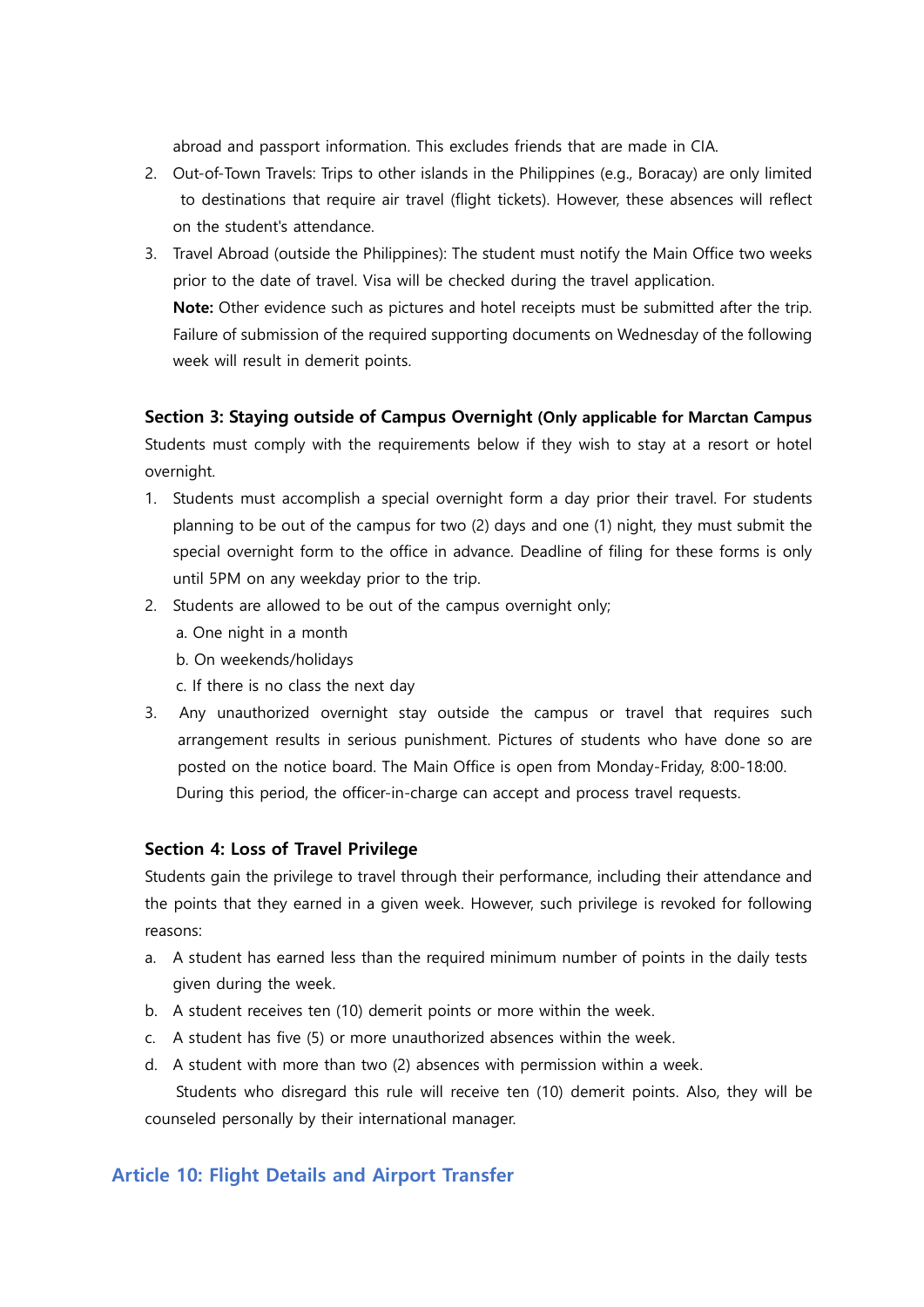- 1. Students are liable to any problems regarding their flights to and from the Philippines.
- 2. Airport pickups from Monday through Thursday cost 1,000 Php, which shall be paid upon arrival at CIA, while pickups on Fridays and the weekends are free of charge.

## **Article 11: Insurance**

Students are strongly advised to apply for insurance in their home country. They are to receive compensation directly from the insurance company in case of any accident involving them. Thus, CIA has no liabilities to any student

- 1. Who has not applied for any insurance.
- 2. Who acted out on his/her own during a school activity without the permission of the Management or the facilitator and had an accident.
- 3. Who has stayed overnight outside the campus or has gone travelling with or without permission of the Management.

For those who will extend their studies at CIA, they must personally renew their insurance on their own. During this period, CIA will have no liabilities to them in case of any accident.

# **Article 12: Dormitory Use and Regulations**

All students staying in the dormitory (or any other place like a hotel or apartment chosen by CIA) are prohibited to do the following:

- 1. Entering another student's room.
- 2. Bringing food to the room.
- 3. Bringing alcohol and drinking inside their room.
- 4. Gambling inside the room.
- 5. Engaging in commercial activities.
- 6. Remodeling a room without permission.
- 7. Bringing inflammable items, cooking utensils, cutlery, and other potentially dangerous objects into the room.
- 8. Causing damage to the room or building, or any facilities and equipment in it by any way, such as vandalizing.
- 9. Showing aggressive or violent behavior that can cause harm to others.
- 10.Conducting political or religious gatherings.
- 11. Breeding livestock or birds.

Students who violate the regulations above will receive from five (5) to ten (10) demerit points. In some cases, students will be expelled or removed from the institution.

#### **Section 1: Room Assignments**

The Management has the full authority to assign rooms to the students. The students are not allowed to change or switch rooms. Any request for a new room assignment may not be granted.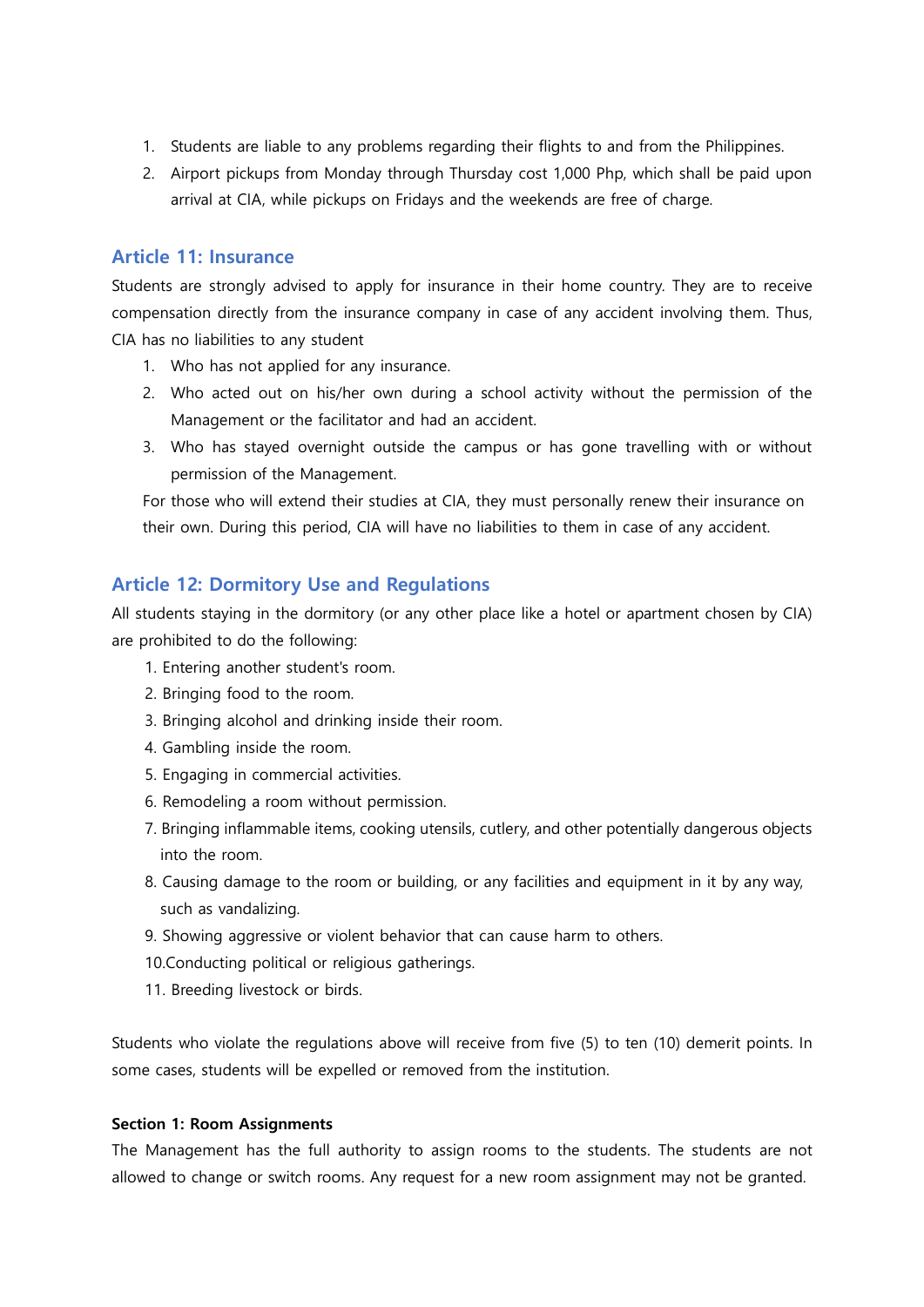#### **Section 2: Quiet Time**

Quiet time in CIA starts after curfew until 06:00AM. During this period, all students should observe silence in the dormitory and the entire campus. Any student who does not abide by this rule is subject to disciplinary action.

#### **Section 3: Room Inspection**

- 1. Rooms are inspected to determine their state of cleanliness. During the inspection, the facilities of the room are checked whether they are working properly.
- 2. The Management exercises its full authority to have the rooms checked for any possible violation committed or if the need arises. Room inspections can then be done without the student's consent.

#### **Section 4: Dormitory Cleaning**

Rooms in the dormitory are scheduled to be cleaned once a week. They may request new bed sheets at the helpdesk once every two weeks. Housekeeping staff cleans rooms except the students' desks, closets, and beds. The students, who are not present during the cleaning, are advised to lock away their belongings in the closets. The Management is not responsible for any item lost.

#### **Section 5: Laundry**

Twice a week the students can give their laundry to the staff member in charge at the laundry room. All clothes and items to be washed are listed; then they will be ready for pickup after two days. All laundry is hand washed. Students are advised to wash their clothes that are expensive and delicate personally. In addition, laundry doesn't accept undergarments, shoes, bags, caps, and the like. Students must check their laundry upon pickup. For any item discolored by bleaching, they can receive up to 200 Php depending on the extent of the damage. For any lost piece of clothing, they can request a maximum of P500. In addition, any damaged laundry basket will incur the student an additional of Php200.00.

#### **Section 6: Water Consumption**

All students pay a fixed water fee of P100 weekly regardless of the type of their room.

#### **Section 7: Electric Consumption**

Electric consumption shall be paid after orientation. They vary by room types ranging from Php 1,200 to Php 1,500. Electric consumption is checked every day. Additional charges may incur if you go over the limit.

#### **Section 8: Fire Prevention**

Students are not allowed to use candles, matches, lighters, cigarettes and any other fire hazard in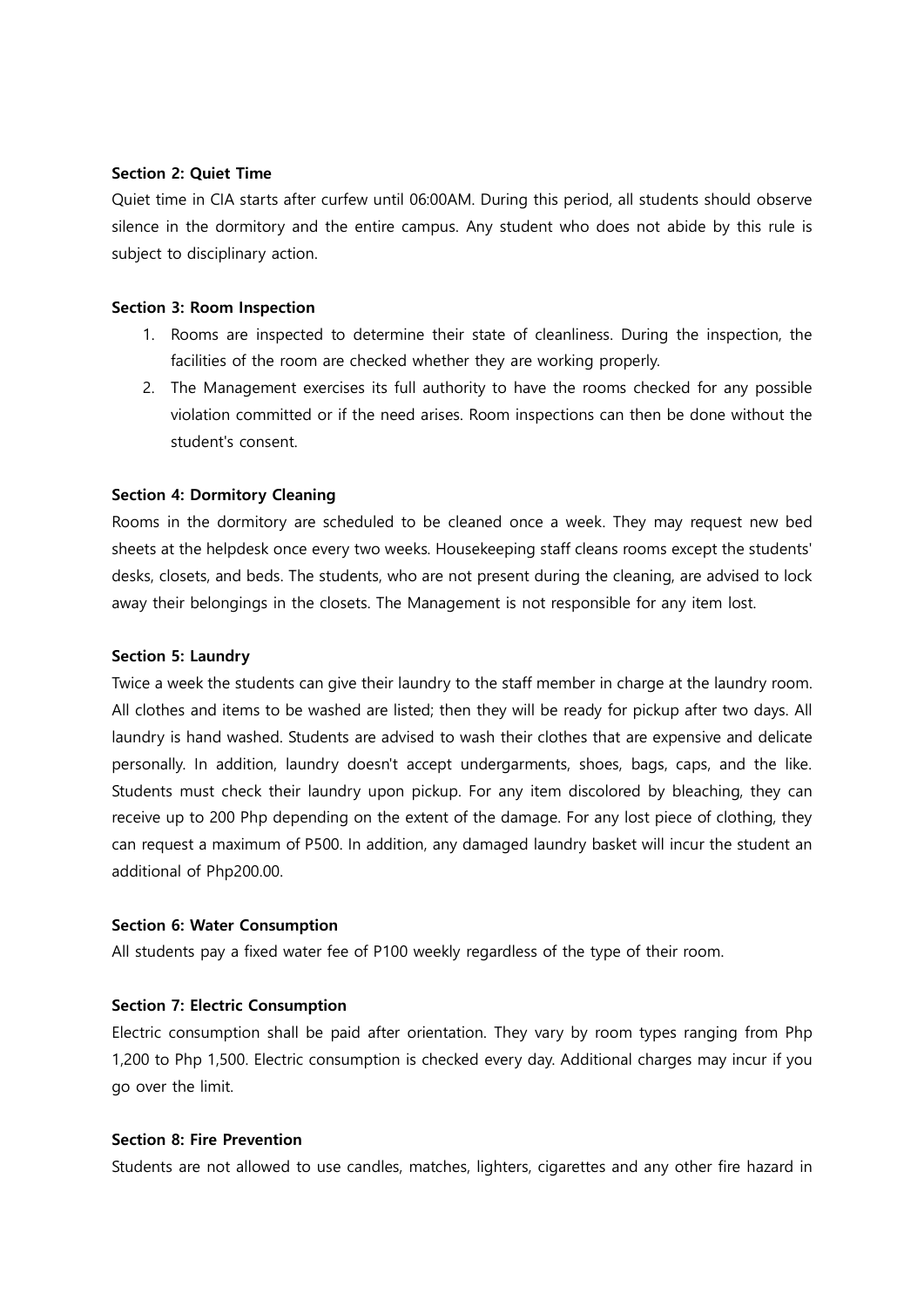their rooms. Such items will be confiscated immediately. In some cases, students caught in the act of using or bringing those items in their rooms will be given a warning or will be expelled.

#### **Section 9: Checkout**

- 1. The checkout procedure must be done on Friday before 17:00. If the officer finds any broken fixtures, the total cost of fixing them will be deducted from the student's security deposit.
- 2. Students who have not arranged an extension are only allowed to stay in their rooms until 12:00NN. If they wish to stay beyond that time, the student must inform the manager at least one week ahead. They need to pay an additional charge depending on their room ranging from Php1,000 to Php1,500. Also, the students will arrange their own airport transport.
- 3. Concerning the students who will check out of the dormitory but will extend their stay in the Philippines, the Management reserves the right to inform their families or agents of their decision with or without their consent.

In addition, the management relinquishes any responsibility concerning the student's visa.

## **Article 13: Student Recognition**

Outstanding students are recognized for their achievement in tests and other academic activities.

#### **Section 1: Certificate of Completion**

Students who are able to finish a course receive a certificate of completion, which is given on graduation day.

#### **Section 2: Achievement in Tests**

The top three scorers in tests (namely, "Ist, 2nd," and "Score Up") are recognized. The top scorers in a Progress Test, which is taken by students every four weeks, each receive a certificate of recognition and a monetary reward. Their names, as well as the names of the top scorers in the mock IELTS and TOEIC tests, are posted on the bulletin board.

#### **Section 3: Recognition Certificate**

Students will qualify for a recognition certificate if they have:

- 1. Successfully participated in one of the Friday activities (Speech, Essay Writing 1-Minute Speech, and Reading Challenge).
- 2. An overall attendance of 90% (Checked on the Thursday before checkout).
- 3. No demerit points of more than 50%.
- 4. Taken the required progress tests.
- 5. Taken the required graduation test.

**Notice:** No two awards will be given to the same winners.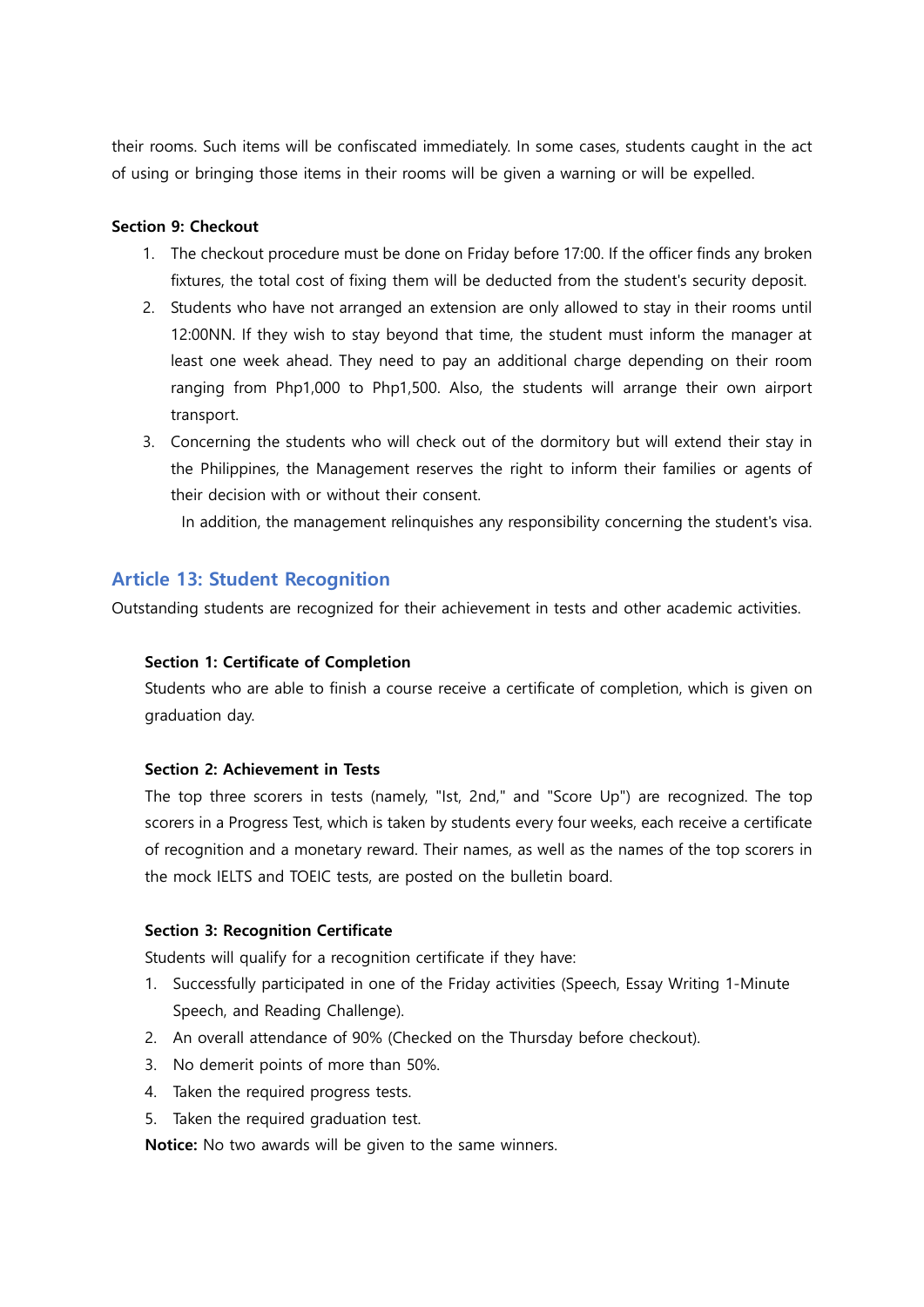# **Article 14: Extension of Studies**

Students may request an extension of their studies. However, they must settle their accounts at the Main Office before making the request. If the balances remain unpaid, the request will not be granted. CIA may charge penalty fee to students requesting visa extension 14 days before expiration. In case a student charges his/her mind after a successful extension process was completed, the student may not receive reimbursement for unused visa extension. In addition, students who are certain about extending their studies must renew their insurances and rebook new return flights before making any payment to CIA extension. In case a student is unable to make those new arrangements, he or she will be held fully responsible for any problem that may occur.

# **Article 15: Refunds**

Any student who wishes to withdraw from a course should consult with an international manager. After the consultation, if the student pushes through with the withdrawal; he/she signs a request for refund. A student's refund is calculated based on a four-week period; the remaining days are not counted. However, if the student or an immediate family member becomes ill, the student will receive 70% of the remaining tuition and dormitory fee for four (4) weeks provided that he/she submits a doctor's certificate as proof

# **Article 16: Warning and Demerit Points**

| No. | Category 1 Violations                                | <b>Demerit Points</b> | <b>Category 2 Violations</b>              | <b>Demerit Points</b> |
|-----|------------------------------------------------------|-----------------------|-------------------------------------------|-----------------------|
|     | Returning between 00:00~06:00 to the campus          |                       | Violating curfew time                     |                       |
|     | Act that requires warning<br>(Management's decision) |                       | Violating pool rules                      | 10                    |
|     | Smoking at non-smoking area                          |                       | Inappropriate physical contact            | 10                    |
| 4   | Causing disturbance at campus                        |                       | Unauthorized overnight or going out       |                       |
|     | Vandalism<br>(reimburse to be made)                  |                       | Drinking or smuggling alcoholic beverages | 10                    |
| 6   | Entering of restricted area                          |                       | Off-school offense                        |                       |
|     | Failure to follow instructions of the management     |                       | Entering of other room                    |                       |

## Any student cited for any deed below can be given demerit points

- Students who got more than 10 points in a week (Mon-Sun), are not allowed to go out on the next weekend.
- Violating two or more policies at the same time, accumulated demerit points will be given. (Ex: going out without permission and violating curfew time  $= 10$  points  $+ 10$  points  $= 20$ points)
- Student who has more than 10 points a week prior to the graduation week, student is not allowed to go out on weekdays.
- Students who got total accumulated demerit points of 15 or more for 4 weeks, will be expelled from school. (Ex: 4weeks student 15 points / 8weeks student 30points / 12weeks student 45points)
- Students get more than 50% demerit points, they will not receive a certificate.